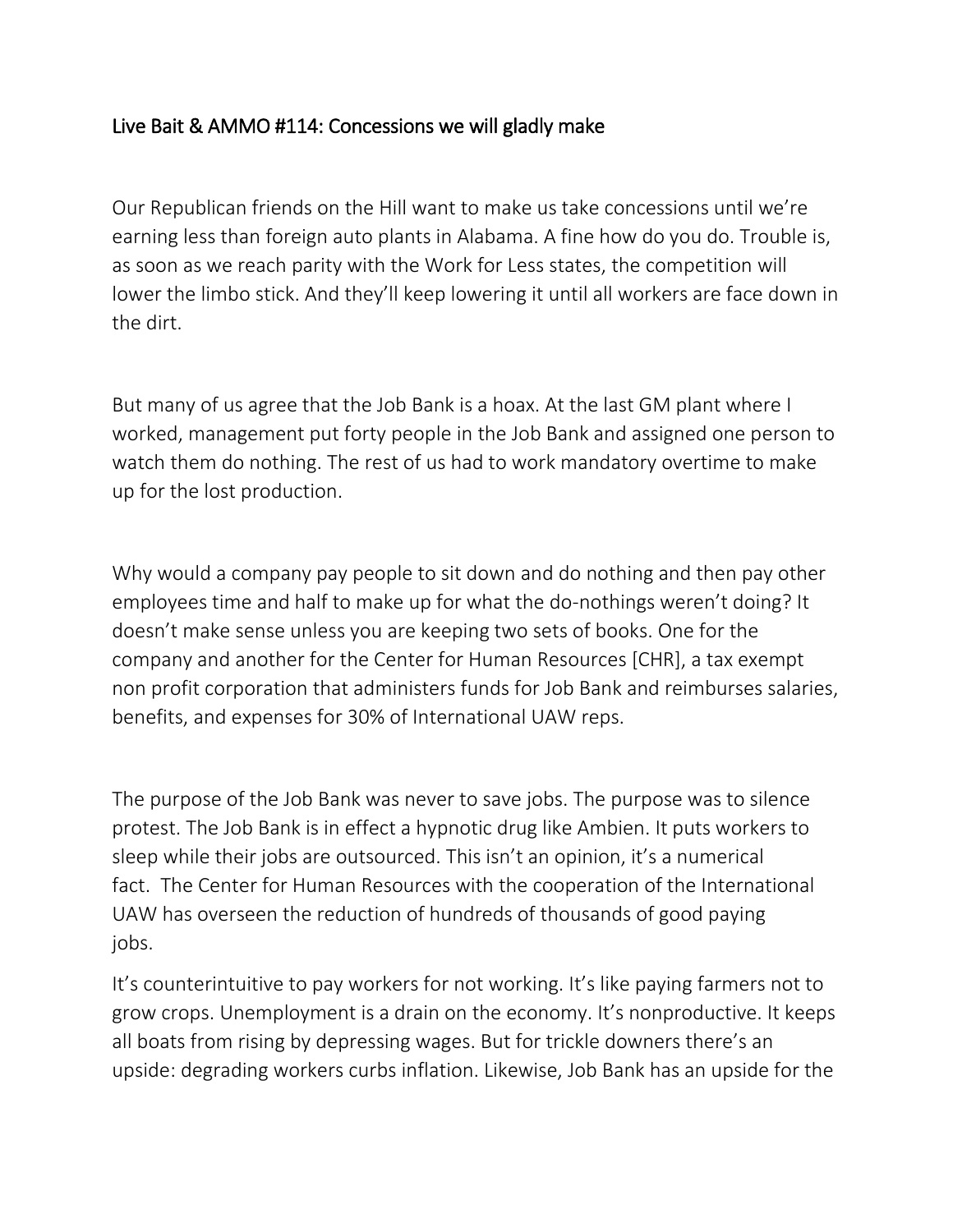companies. It mothballs workers, gets them off the books, and curbs demand for real job security—meaningful work.

There's only one reasonable solution to the wastefulness of Job Bank and unemployment compensation: work. We should jump on that concession with both feet. There is a lot of work to be done at GM since Hurricane Wagoner hit. The government could invest in rebuilding the manufacturing base just like the governments of Japan, Korea, China, and India have done. How long did it take the auto companies to retool at the onset of WW2? We've done it before and we can do it again. But this time let's beat the the fossil fuel burners into cutting edge transports.

Under the current proposals by the Detroit Three, government loans would be used to close plants and cut jobs. How does it help communities or the larger economy to reduce the workforce and undermine the tax base? Any government assistance should be tied to job creation which is why we would gladly concede the Job Bank, a proven job killer, and replace it with a plan to create meaningful work.

Another concession we could gladly make is in the area of UAW appointees who get paid to keep the rabble unaroused. We could save a lot of money by kicking those slackers off the gravy train. For every UAW appointee carrying a clipboard GM has a white collar working hard to double the redundancy. We can afford to concede the UAW Appointees. Put them back on the line and reduce overtime in favor of full employment.

We can also concede the twelve hours of double time the Bargaining Chair gets to sit home on Sunday. Let's concede that payoff. Instead of the company paying union offs to hide in their cubby holes, let's put them back to work until they are called out and actively investigating a grievance. We don't need union offs who are beholden to the boss.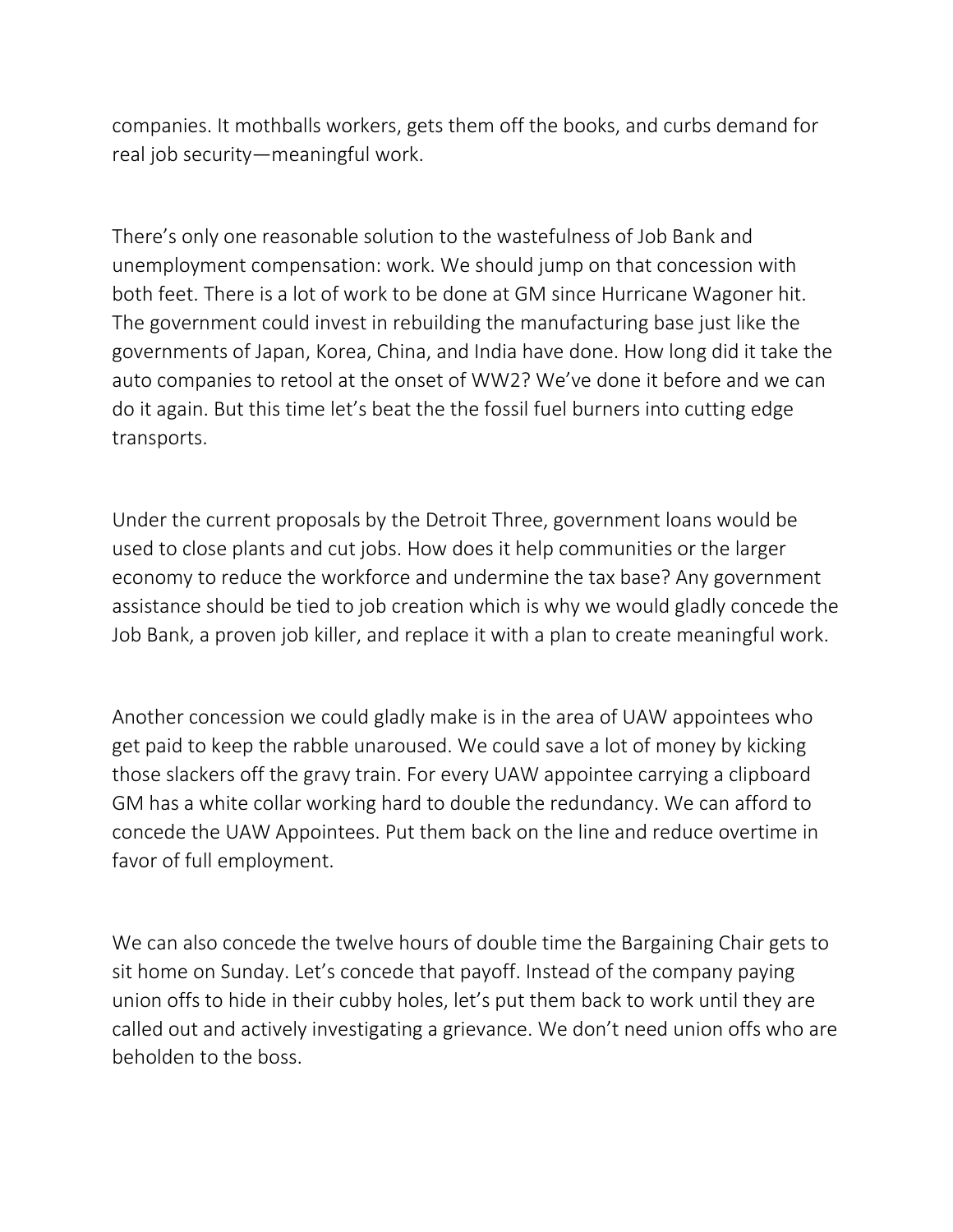While we're at it, let's give the anti union crowd one they really want: dues check off. Instead of having the company automatically deduct dues from our paychecks, make the union rep come around to each and every worker once a month and collect. Call it, the Accountability Check Off. Workers would pay their dues and the Union rep would hear what they thought of his or her job performance.

There are plenty of concessions UAW members are willing to make. We will give them Ron Gettelfinger's mustache. We will give them Bob King's phony apprenticeship. We will give them Cal Rapson's rap sheet. We will give them Jimmy Settles extra chin. We will give them General Holiefield's bag of wind. We will give them Elizabeth Bunn's deer in the headlight stare. We will gladly give up the Center for Human Resources and the hundreds of millions of payola connected to joint funds. We'd be glad to flush the waste out of the system

But we won't give up what we have earned. We won't give up our pensions, benefits, wages, or work rules. And we insist that the United States finally live up to world class standards and provide health care for the whole working class.

Jobs with Justice has issued a call for a National Week of Action, December 7-13

============================================

As many predicted, the Wall Street Bailout has proven to be the gross give-away to the same financial bigwigs that have been pocketing millions while wrecking the real economy. Little or no benefit has gone to the working people and the real economy, at a time that we face the greatest economic crisis since the1930s. By the time Obama is sworn in, hundreds of thousands of additional people will lose their jobs, lose their homes and lose their health care.

It's time for a "People's Bailout" that fixes the real economy, restores a voice for working people in challenging corporate greed, provides emergency help to the victims of the crisis and begins building a fair economy that works for all,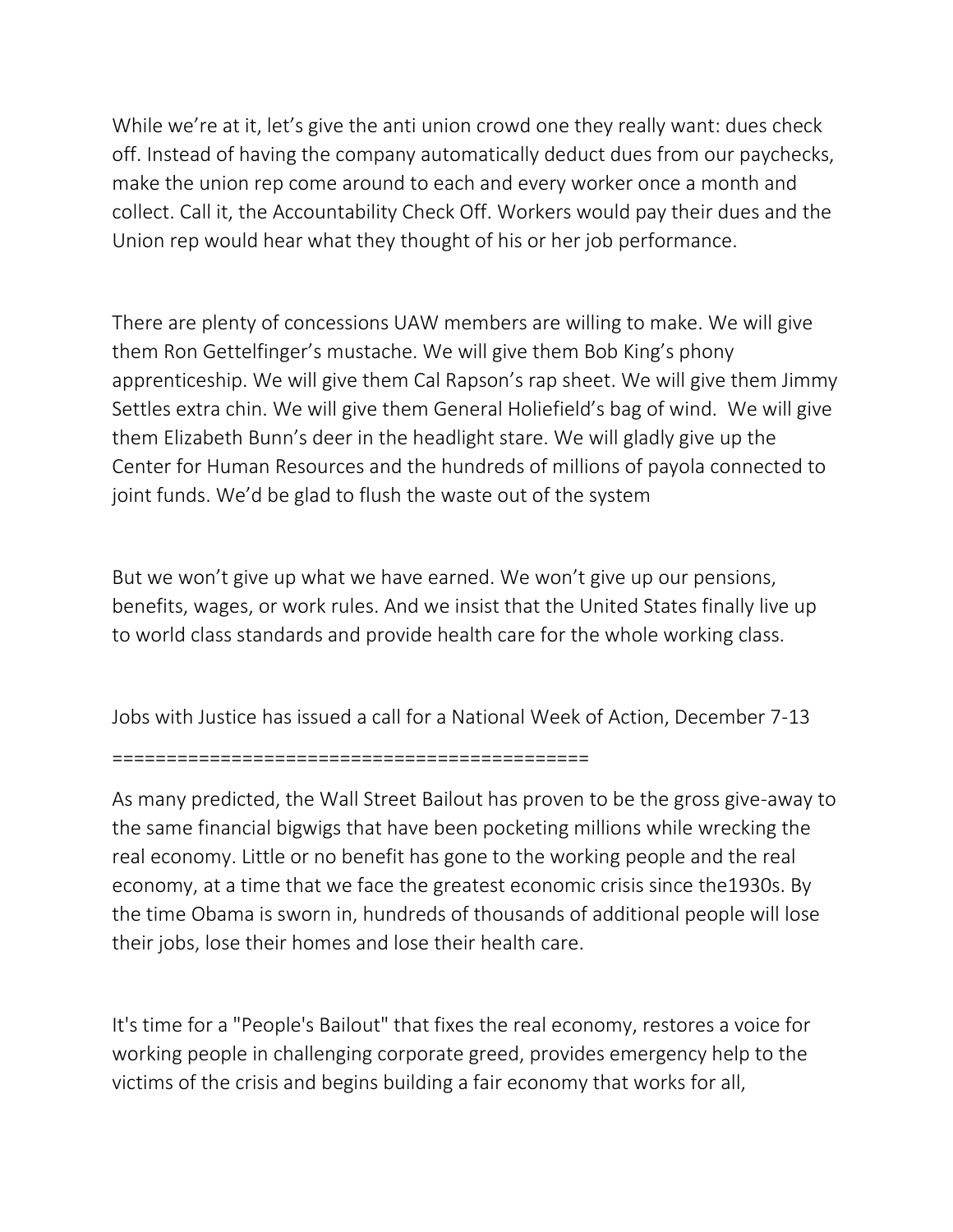addressing crises in housing, health care, jobs, retirement security and the environment.

Jobs with Justice coalitions and ally organizations are calling for a Week of Actions around the country that educate and mobilize in support of a Peoples Bailout.

Immediately we call for:

- Pass an economic stimulus/recovery package, on the scale of the emergency we face, that addresses emergency needs and supports jobs in the real economy;

- Pass the Employee Free Choice Act (EFCA);
- Stop evictions due to foreclosures;
- Emergency action so people losing jobs don't lose health care.

Lay the groundwork for a long-term recovery program including:

- Green jobs and clean energy;
- Restore worker justice, including EFCA and other reforms;
- Health care for all;
- Retirement security;

- Re-regulate the finance system and make the speculators pay to clean-up their mess

- Fair policies on Trade and Migration that honor workers here and abroad

Jobs with Justice is calling for this national week of action across the country, in coordination with groups such as Institute for Policy Studies, US Action, American Friends Service Committee, National Community Reinvestment Coalition.